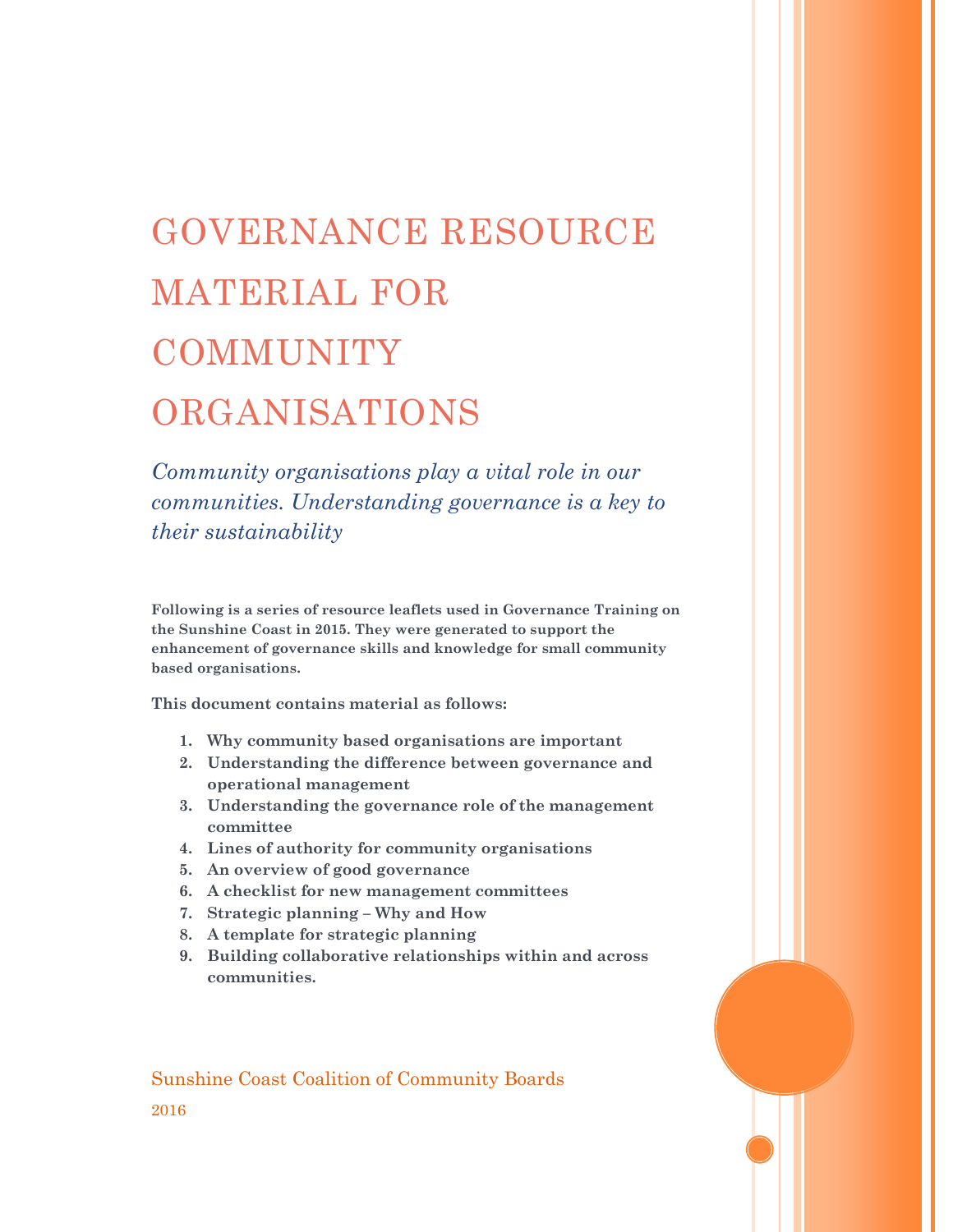### COMMUNITY BASED ORGANISATIONS

*Central to the wellbeing of any community* 

Community organisations are central to the wellbeing of any community. They provided the mechanism for their members and the general community to work together to achieve a range of outcomes. They are indicators of a thriving community which organises itself to meet the needs of its residents in a whole range of ways. They are indicators of the 'social capital' of your community. Social capital is known as the 'glue' that holds a community together, through networks.

While they are so important, they are also very complex little bodies. There has been massive growth in the number of community organisations over the past 20 years. Knowledge to run organisations is spread so thinly. Confusion and lack of clarity of the roles of Management Committee members, volunteers and paid staff can create tensions and conflicts.

It is essential to know the structure and components of the structure of the organisation. For example, it is important to know the legal structure that your organisation works within, how to be clear about its lines of authority, and to understand both the internal and external factors which have relevance to the organisation.

There are different understandings about the nature and characteristics of community organisations. They are given authority to operate through their constitution. The constitution highlights the importance of membership; and the different, but complementary functions of the management committee and volunteers.

Small community organisations are locality-based and link people who usually live and love the area they live in. They have unique characteristics and many struggle to sustain themselves both financially and in maintaining a stable committed committee. Each organisation involves people who share common interest and agree that together they can make a difference.

Community organisations are legal organisations accountable to the public through its members and the AGM.

Source: Community Organisations – Lines of Authority Bea Rogan 2013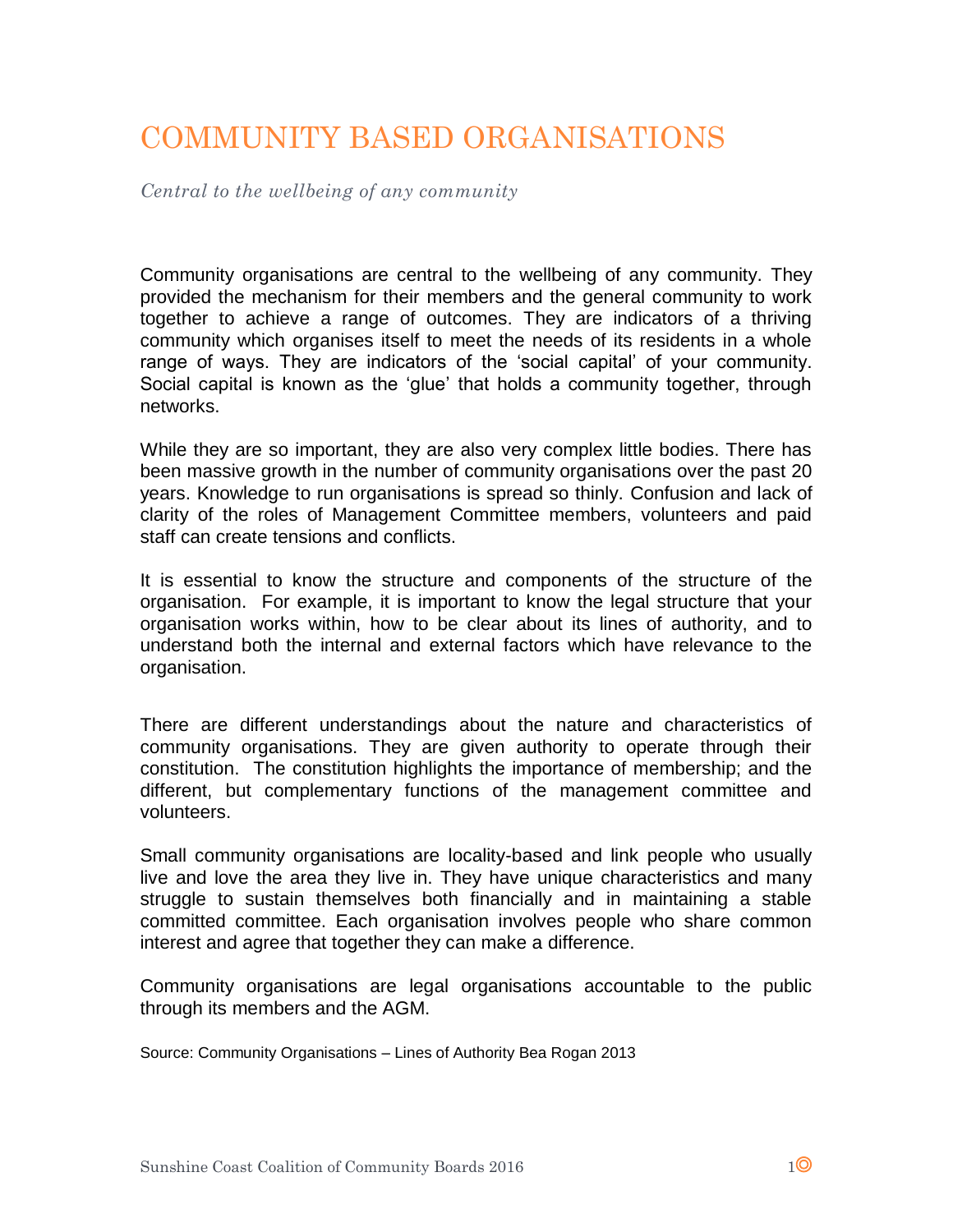## GOVERNANCE VS OPERATIONAL MANAGEMENT

*Committee, staff and volunteers working together while understanding their different roles and responsibilities*

The Management Committee is the highest authority in the organisation. The Committee has to provide leadership and overall strategy for the organisation as well as assuring everyone that the organisation's finances are sound, its operations are legal, and its procedures work.

What the Committee does is known as "governance"; what the staff and volunteers do is known as "operational management". (Management Committee members are volunteers on the governance side and there are also volunteers on the operational side. They may sometimes be the same people, therefore they have a different role and line of accountability when they functioning as a MC member or a volunteer worker.) It is really important that everyone involved in the organisation understands the difference between the two concepts.

Governance is about the "big picture" issues including strategic and business planning, developing policies and procedures, dealing with issues which can not been resolved by staff or require some "independence" from staff or volunteers. Operational Management is about the day-to-day operational aspects of achieving the organisations outcomes.

| <b>Governance</b>                                                              | <b>Management</b>                                                                                                                                     |
|--------------------------------------------------------------------------------|-------------------------------------------------------------------------------------------------------------------------------------------------------|
| A committee approves the overall budget for                                    | Staff ensure that this budget is implemented                                                                                                          |
| the year                                                                       |                                                                                                                                                       |
| A Committee approves programming<br>guidelines and procedures for all programs | Staff ensure constituents are well-informed of<br>procedures and monitors performance, taking<br>action according to the procedures when<br>necessary |
| A Committee approves the procedures for<br>writing a cheque                    | Staff raise cheques according to procedures                                                                                                           |

Source: Sector Connect Inc Sept 2010

If the organisation has no paid workers, it may be that volunteers carry out the work which is normally done by paid staff. Confusion can set in when members of the Committee also carry out work which would normally be done by staff.

While the Management Committee has legal responsibilities as an employer, this should not be interpreted that the Management Committee has the right to tell staff how to do their jobs on a daily basis. Management Committees should feel that they trust the staff employed at the organisation to oversee the daily ope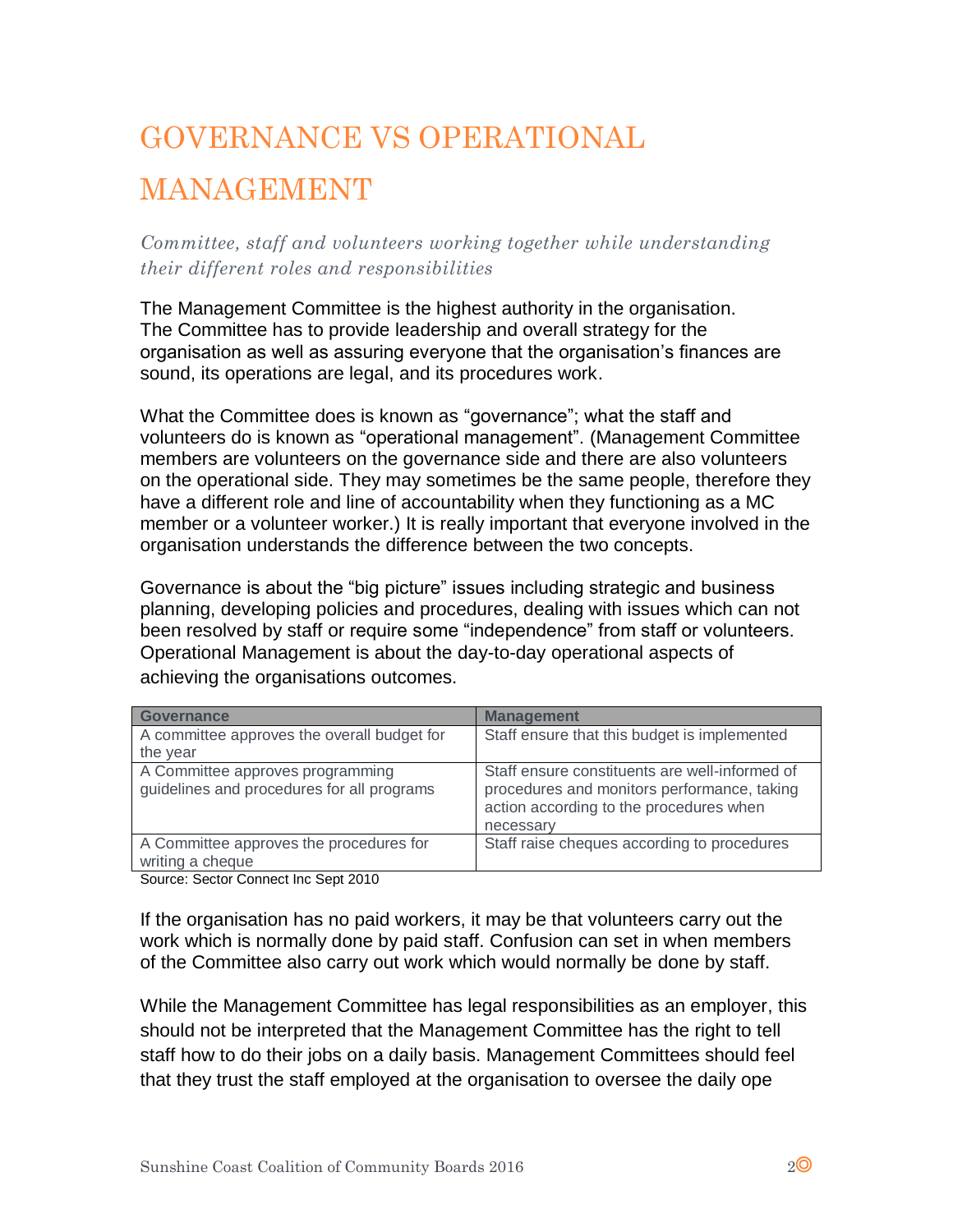## UNDERSTANDING THE GOVERNANCE ROLE OF THE MANAGEMENT COMMITTEE

The management committee plays an important role in the organisation as both leader and decision makers

Management committee/board members have ultimate responsibility for directing the activity of the organisation, ensuring it is well run and delivering the outcomes for which it has been set up.

Every management committee/board should provide leadership to the organisation by:

- Setting the strategic direction to guide and direct the activities of the organisation;
- Ensuring the effective management of the organisation and its activities; and
- Monitoring the activities of the organisation to ensure they are in keeping with the founding principles, objects and values.
- Management committee members carry out a vital role within the community voluntary sector. Their role is not necessarily about doing, it is about ensuring things are done. Usually the day-to-day management of the organisation will be delegated to paid staff or to volunteers on the operations side of the organisation, although the Management Committees of smaller organisations are often much more actively involved as a volunteer, therefore have to switch roles which can be confusing. As a volunteer within the organisation you may have dual roles and hats, therefore it is important to understand which 'hat' you are wearing at any given time.
- The management committee is the group of people who are held accountable for the activities of the organisation. It is the ultimate decisionmaking forum.

#### Overview of responsibilities

The Management Committee plays an important role in the organisation as both leaders and decision-makers. Their overall responsibilities are summarised below.

#### [Vision and Leadership](http://www.diycommitteeguide.org/code/principle/leadership)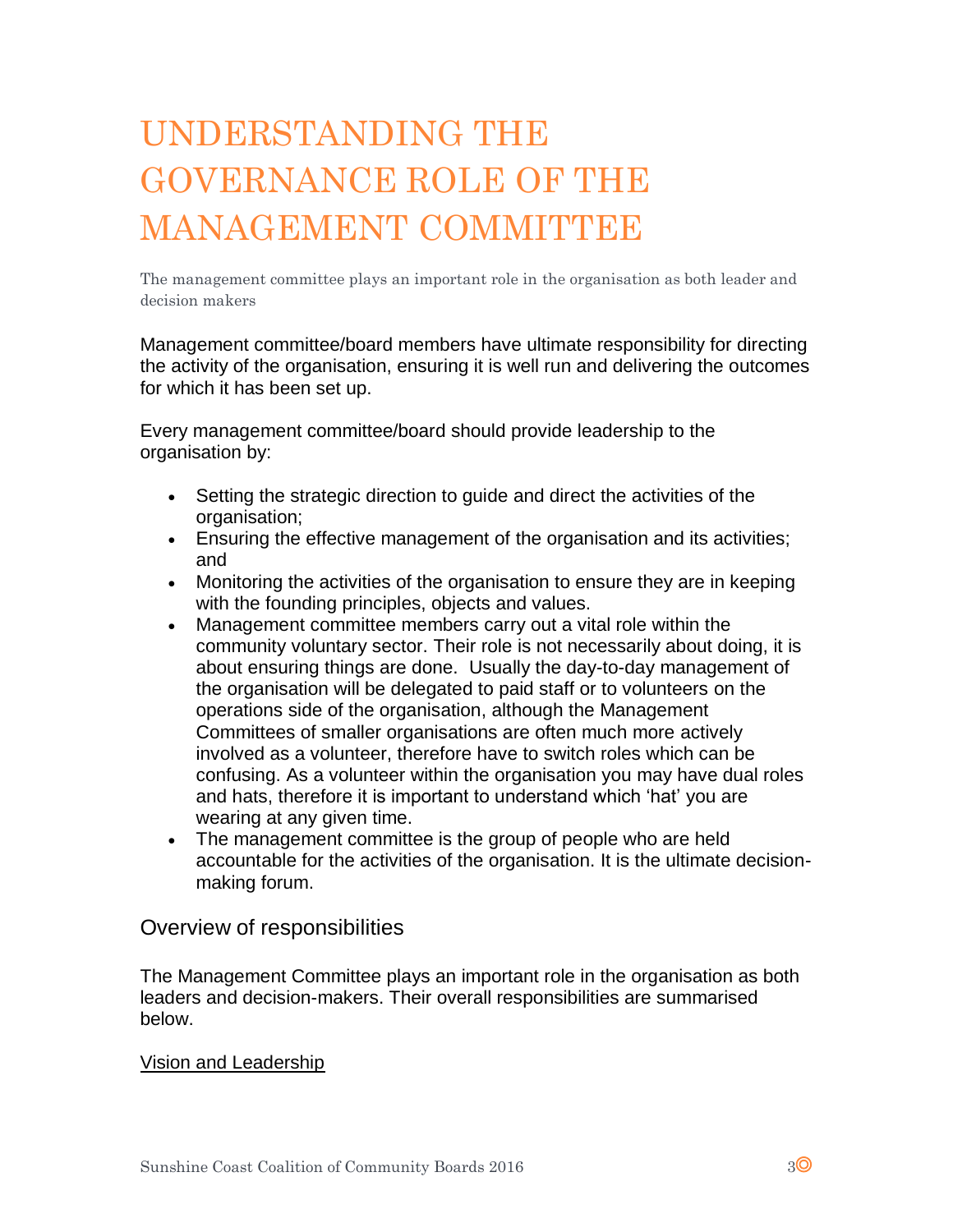The Management Committee ensures that everything the organisation does supports its vision, purpose and aims. They establish the fundamental values, the ethical principles and strategic direction in which the organisation operates. In the changing environment it determines collaborative arrangements with other organisations.

#### [Accountability](http://www.diycommitteeguide.org/code/principle/openness-and-accountability)

The Management Committee must account for everything the organisation does, including its spending and activities. The Management Committee is accountable to the membership of the organisation and other key stakeholders such as funders and donors. The Management Committee monitors and evaluates all areas of the organisation's performance.

#### [Keeping it Legal](http://www.diycommitteeguide.org/code/principle/compliance)

The Management Committee ensures compliance with all relevant legal and regulatory requirements and seeks guidance around any uncertainties. Everything the Management Committee and the organisation do must also be in line with its governing document, e.g. constitution or memorandum and articles of association.

#### [Financial Oversight](http://www.diycommitteeguide.org/code/principle/financial-oversight)

The Management Committee ensures that all money, property and resources are properly used, managed and accounted for. In order to be accountable, suitable systems must be in place and kept up to date. Some organisations have developed a Compliance Calender which outlines on a monthly basis all the accountability requirements of the organisation. This is very helpful for managmenet committee members to keep track of all compliance matters.

#### [Managing Staff and Volunteers](http://www.diycommitteeguide.org/code/principle/managing-staff-and-volunteers)

In organisations that employ staff, the Management Committee is essentially the employer. They must ensure that appropriate policies and procedures are in place for staff and for volunteers, and that both are properly managed and supported. The Management Committee, usually represented by the Chairperson, also directly line-manage the most senior staff member.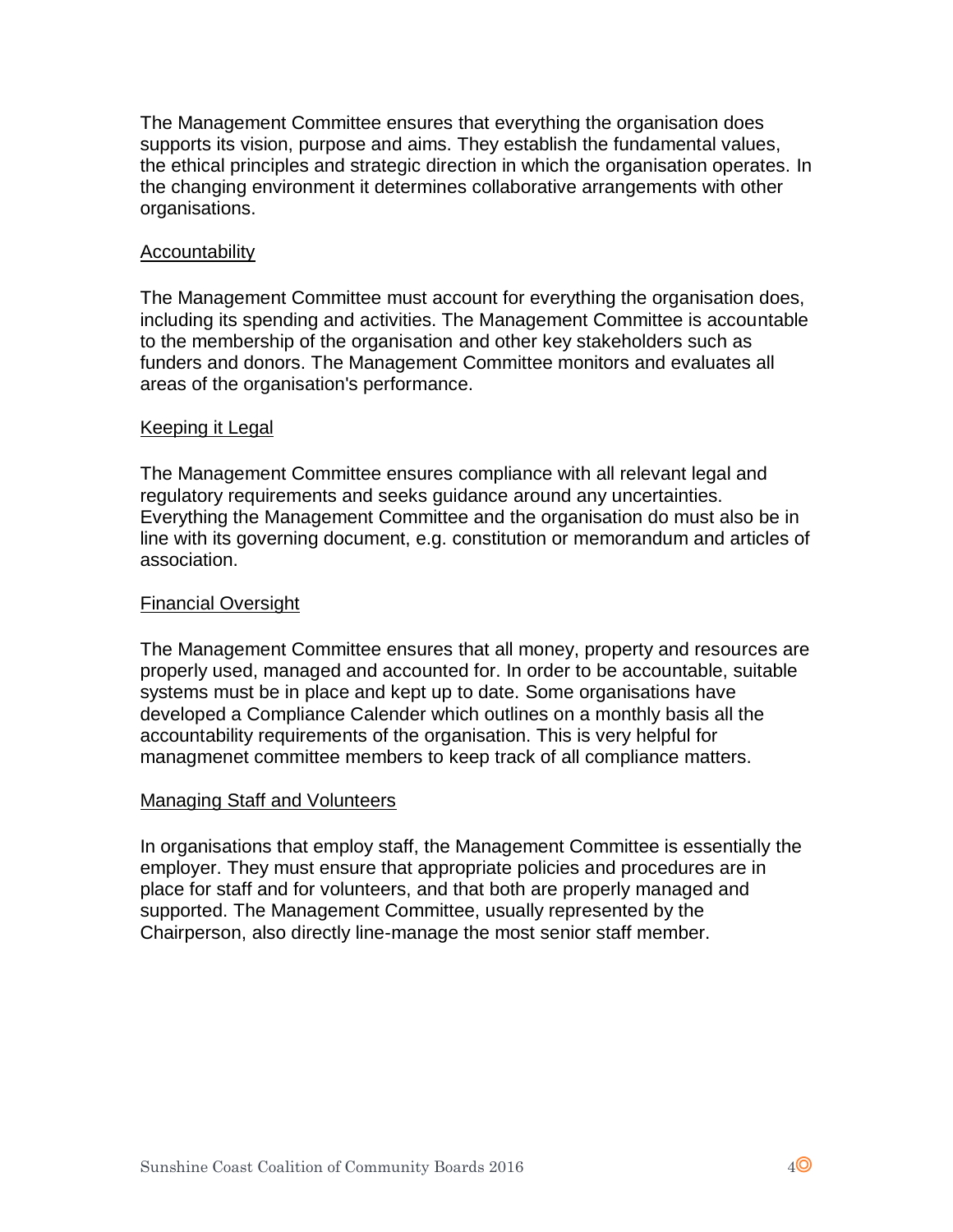## LINES OF AUTHORITY FOR COMMUNITY **ORGANISATIONS**

A community organisation is a legal problem solving organisation

- A community organisation is an important vehicle for communities. *It is not a network - a network is answerable to itself and its members because it is driven by private agendas of the network as well as its people. That's a network's purpose.*
- A community organisation, however, is a public organisation set up to achieve a public task and be accountable to the public and for the public good. *There is a lot of confusion between the private world of people involved in community organisations and the public purpose of the community organisation.*
- A community organisation is a wonderful organisation a number of issues have complicated an already complicated little show
- A community organisation is legal problem solving organisation. For it to flourish it must have the capacity to solve its own problems. People have not understood this. They often refer to outsiders to solve the problems or sort out the issues. If they bring in Government or Courts they loose own authority and power.
- In any problem solving process, there is always the question -who is responsible. This is a key question. In most community organisations there is very little understanding of the mechanisms. There are two parallel levels of authority<sup>1</sup>.
	- 1. Elected

It is the balancing of these two is how accountability and problem solving is constructed.

2. Appointed

**Elected** - Committee is responsible to the membership of the Association

**Appointed - Volunteers and paid staff -** Individually, morally and legally in terms of the organisation should be treated equally. Need to help each other to be accountable. Both have a different focus.

 $\overline{a}$ 

<sup>1</sup>Anthony Kelly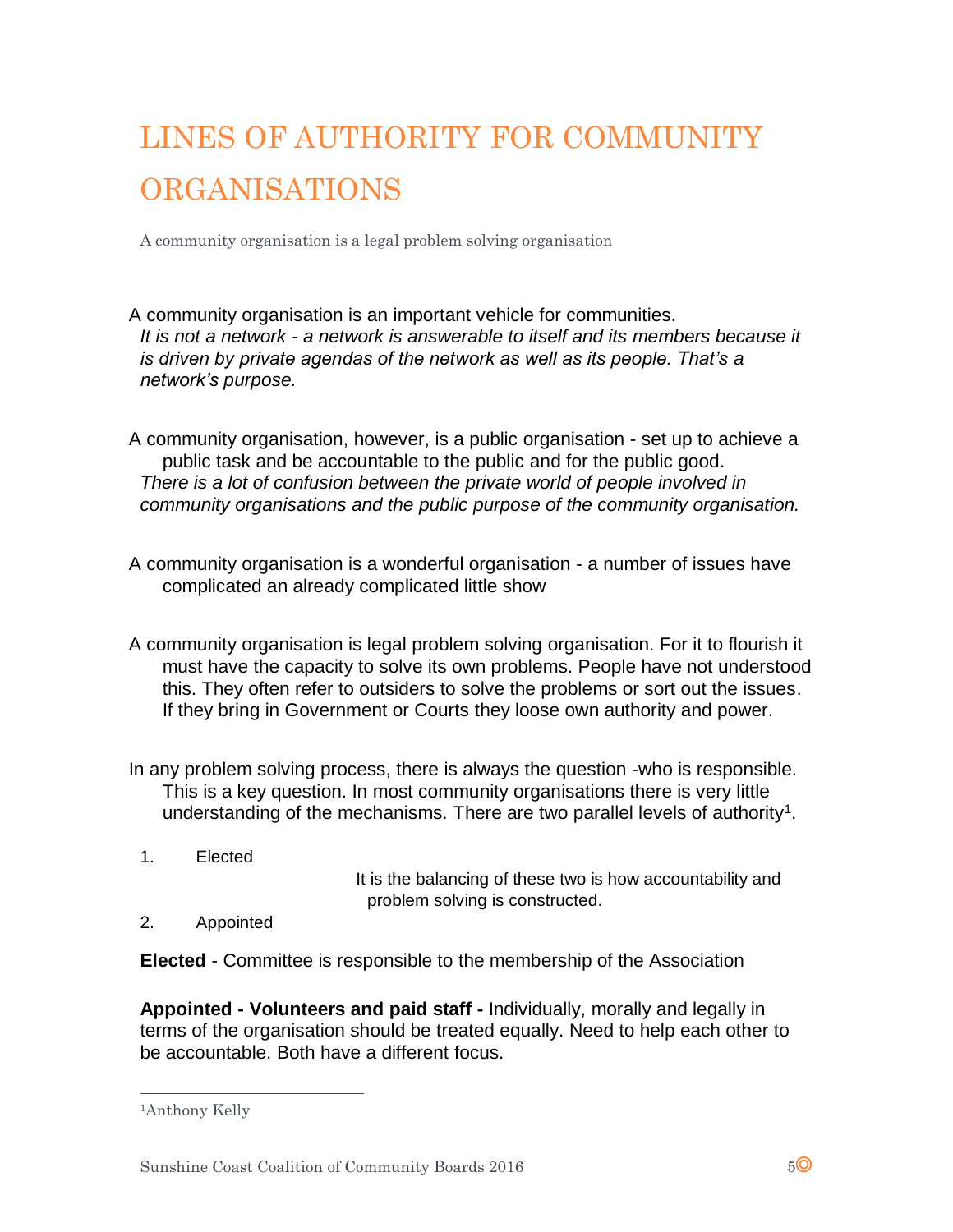**Elected –** responsible for the "What" – The big 'what' is the constitution and the little 'what' is concerned with what programs which will give expression to the organisation's charter.

**Appointed –** responsible for "How this is to be done - operational management. It is inappropriate for the committee to instruct the staff or volunteers on how to do it.

Refer to Governance vs Operational management for more detail on the difference between the roles of Elected and Appointed members of the organisation.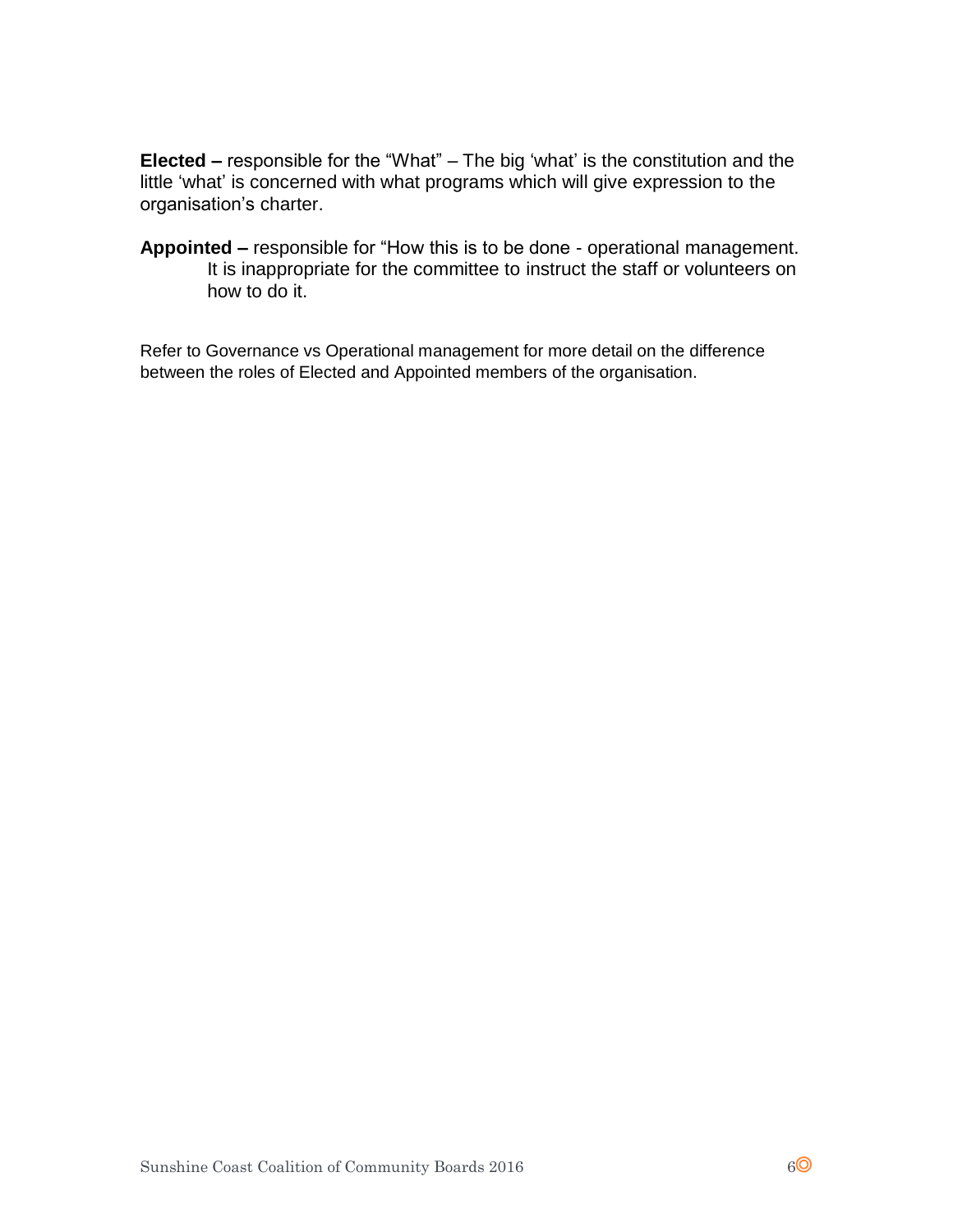### AN OVERVIEW OF GOOD GOVERNANCE

Boards and Management committee's are "The Guardians of the Mission" and "The Stewards of the Assets and Resources (Jamison 2006)

Community or social services are usually carried out by "not-for-profit community organisations", some of which are registered charities. Most community organisations are incorporated associations, under the Associations Incorporations Act 1981. This is their legal entity.

An incorporated association's Constitution outlines the rules of the Association. Whilst many incorporated associations adopted the 'model rules' set out by the Office of Fair Trading, over the years constitutions are regularly altered by the membership. So therefore, every association's constitution is unique. The management committee are members of the Association and together conduct the **Governance functions** of the Association from AGM to AGM. These members are voted in or elected by the Association's members at the organisation's Annual General Meeting each year. They voluntarily give of their time. Vacancies on the management committee may be filled at other times outside of AGM's, depending on what is said in the rules about this.

All the activities that occur within community organisations can be placed into two distinct categories or functions – **"Operational management"** and **"Governance"**.

The **operational management functions** of the organisation involve the work of paid and unpaid staff (volunteers). These people are sometimes referred to as "the appointed", as opposed to the management committee who are the "elected", because the elected are responsible for appointing staff on the operations side of the organisation. Usually the responsibility for the operational level of the organisation rests with the senior worker (Coordinator or Manager) and they can be given delegated authority from the management committee to appoint all staff, paid and unpaid, on the operations side of the organisation. (See "Lines of Authority & Responsibility handouts). The operations work of the organisation flows from four main sources:

- The organisation's Constitution which outlines "The Objects" or purpose of the organisation;
- The funded program work as outlined within service agreements with funding bodies (service agreements are legal contracts between the community organisation and the funding body);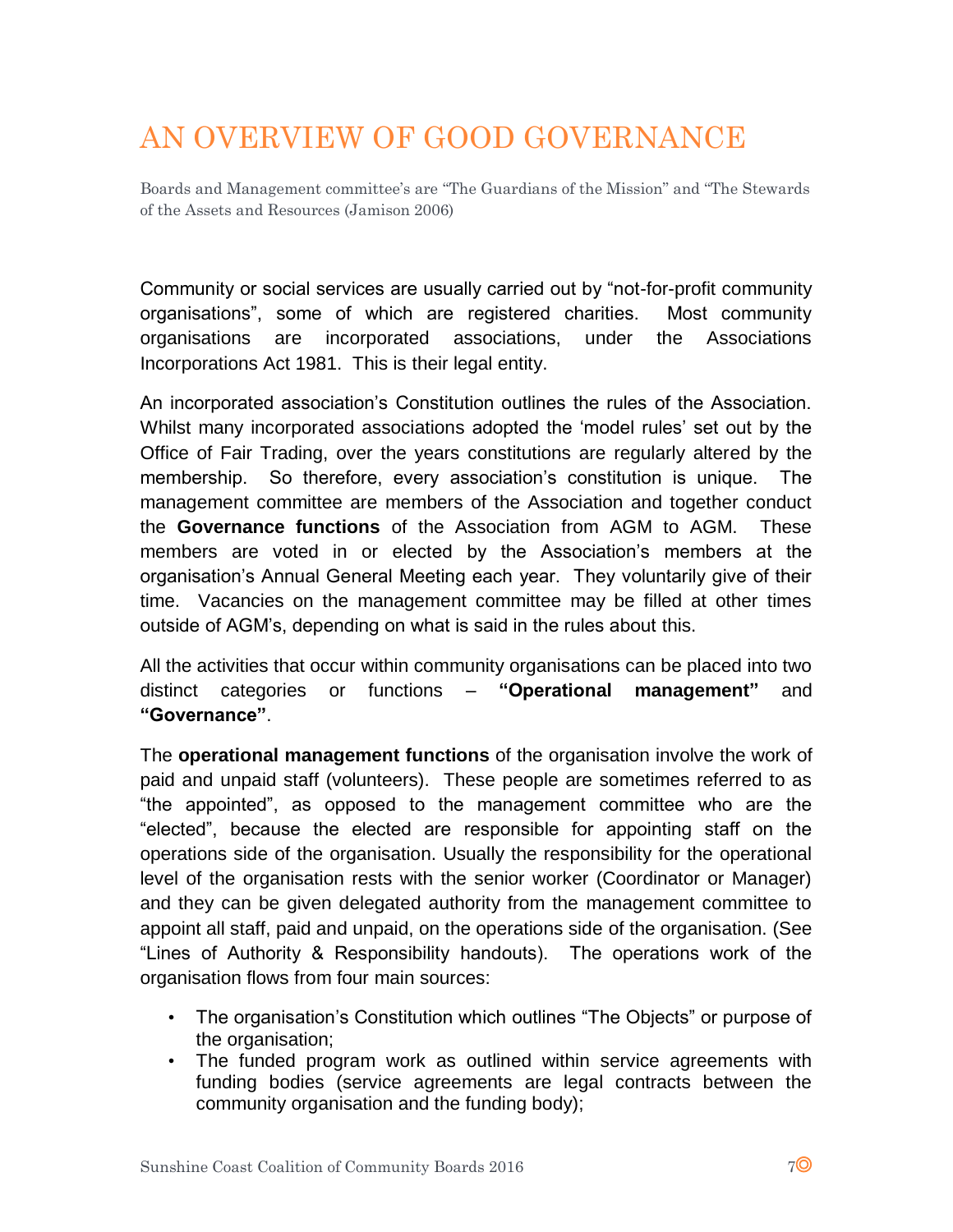- Internally funded program work;
- Any other work that is part of the service delivery of the organisation (this may be resourced voluntarily) eg events, fundraisers etc.

All these above are incorporated into the organisation's Strategic Plan. Strategic planning processes are usually done every three years, with a review of the plan and how the organisation is travelling in relation to the goals, every year.

The responsibility for good **Governance** of a community organisation lies with the management committee or board. However, often, specific governance tasks are delegated to paid staff to carry out, with reporting mechanisms in place back to the management committee, who are ultimately responsible for the tasks.

The definition of Governance includes:

- Ensuring compliance with legal and financial requirements
- Monitoring and supervision of staff
- Formulation of realistic strategic plans
- Development of policies and procedures
- Recruitment of committee members

The role of the management committee includes accepting responsibility for all aspects of the organisation. This includes:

- Protecting the organisations':
	- o People
	- o Property
	- o Income
	- o Reputation
- Delegating authority for tasks, duties and responsibilities:
	- o Within the management committee
	- o To employed staff
	- o To volunteers
- Formulating:
	- o Policies and procedures and
	- o Terms of Reference for Sub-committee's / working groups (which set boundaries and provides guidelines for activities
- Reporting to relevant stakeholders:
	- o Its own members (at AGM Chairperson's / Treasurer's / Auditor's / Worker's reports)
	- o Office of Fair Trading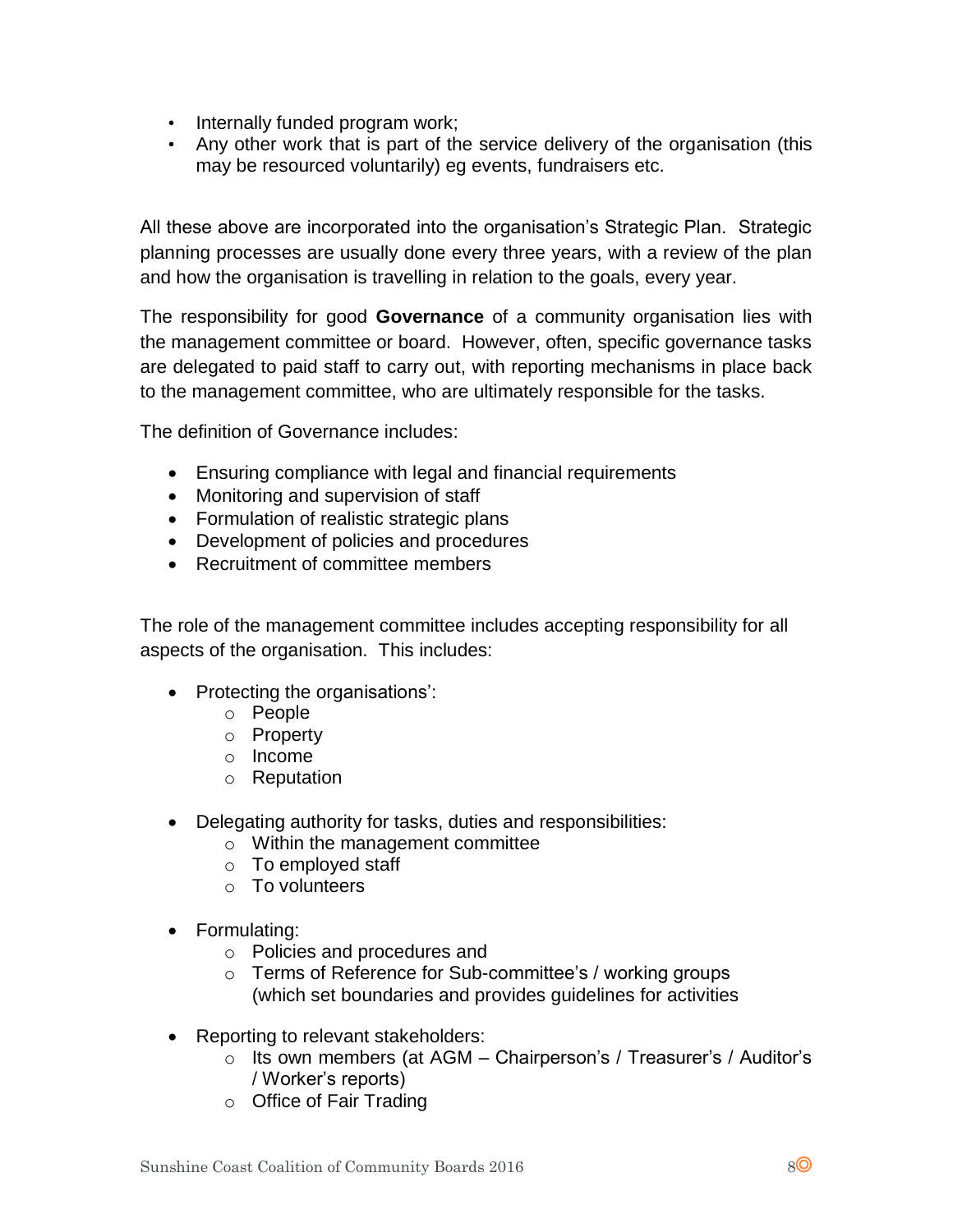- o Australian Tax Office
- Complying with relevant legislation:
	- o Awards (for paid workers)
	- o Associations Incorporations Act
	- o Privacy Legislation
	- o Community Services Act or Disability Service Act (or others that outline minimum standards)
- Considering the organisation's level of risk in relation to all activities and taking adequate precautions –
	- o ensuring risk management policies and procedures are in place;
	- o appropriate insurances;
	- o sound financial management;
	- o employing competent staff and providing adequate training, supervision etc;
	- o dealing with issues that could put the organisation in some sort of higher risk category in an appropriate and timely manner (eg as they arise / seeking appropriate advice etc);
- Formulating a Strategic Plan that assists the organisation to achieve goals and objectives in accordance with the: Association's Objects; governance functions including: legal obligations, financial obligations, human resource management; and operational functions including: service delivery contracts and other program work. Strategic plans are usually made for a two – three year term, with annual reviews to check on the progress of the objectives and strategies of the various goals.

The Governance functions of an organisation, carried out by volunteer management committee members, are considered the 'backbone' of an organisation - from which all other functions flow, and relate to. Community members who give of their time to a management committee are playing an essential role, and are highly valued for their significant contribution to the organisation and to their community.

#### **Governance can be summed up in one word "Accountability"**

- Management Committee's have "Fiduciary Duties"
- Fiduciary *n.* of, held or given in, trust. (Oxford Dictionary)
- Fiduciary duties in context: management committee members hold a position of **trust,** meaning that they are **accountable** up the chain.
- An important key concept is the **"Legal Authority / Accountability Chain**" it looks like this: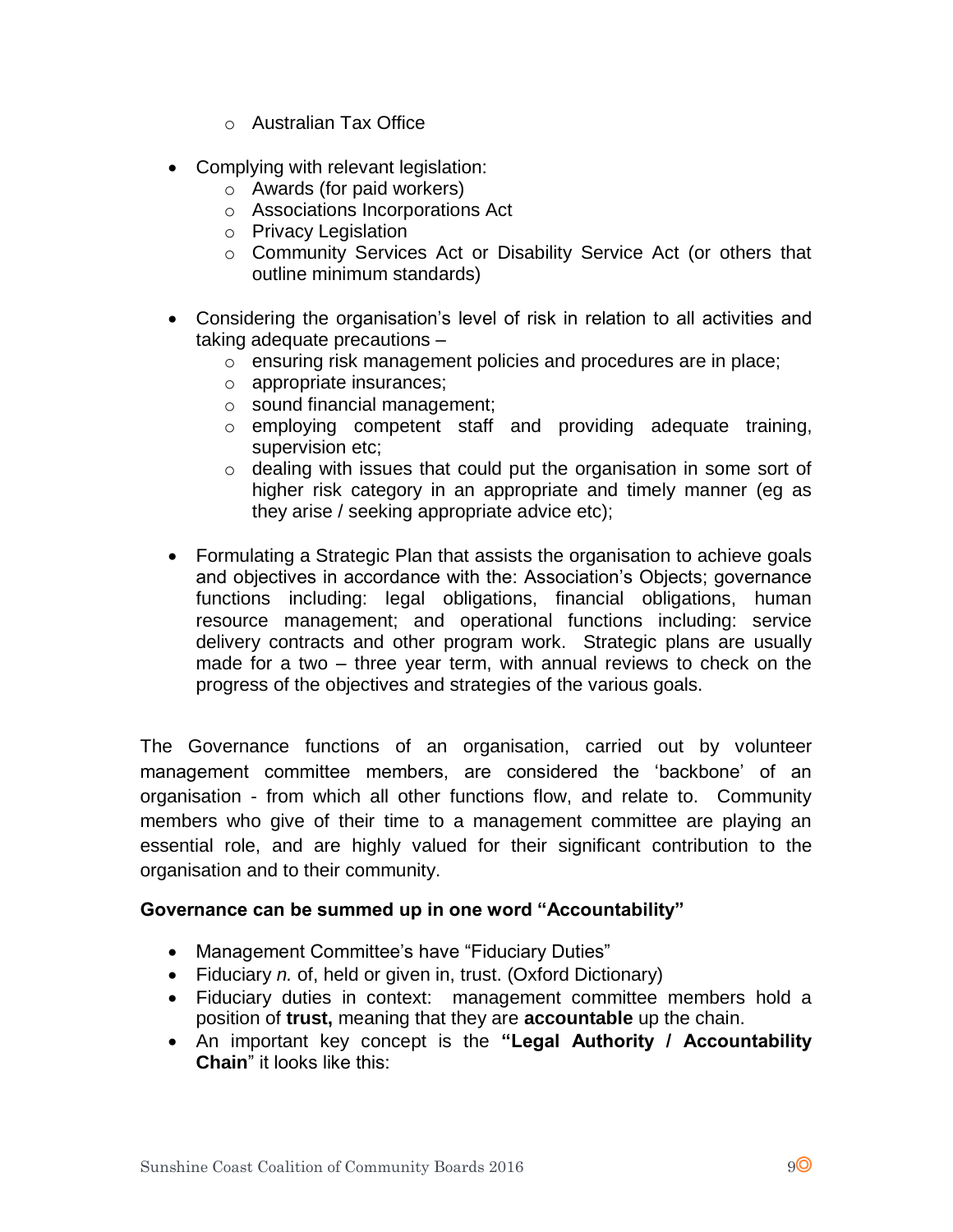# **Members** (These are who the organisation are)

#### **Board / Management Committee**

(The Constitution forms the contract between the Members and the Boards)

#### **Staff**

The legal authority flows down (delegation), accountability flows up – back to the board and members. There is a 'handing over' or delegation of power from the organisation's members to the committee (through an election process at the AGM), who are the stewards of the organisation for that year; then the committee can delegate functions to staff members, however, they remain accountable. 2

- Committee members have fiduciary duties to exercise "with reasonable skill, care and diligence, and to act in good faith" – not to misuse their positions or information they obtain in their roles eg avoid conflicts of interest and to only wear one 'hat' at a time.
- Accountability: Management committee's have power, but they are also stewards, so therefore are ultimately accountable for all aspects of the organisation. The basics (bottom line) of Accountability include – that everyone on the committee understands the organisation's services; and that everyone on the committee understands the finances.
- Understanding the finances includes: knowing if the organisation is trading insolvent eg continuing to do business when there are reasonable grounds to expect your organisation is unable to pay its debts when they are due. The law says that a board member is expected to be capable of understanding the financial affairs of the organisation. Q: How would we know we are insolvent? A: through financial monitoring of: cash flow; monthly profit and loss; and balance sheet (what we own and what we owe). If everybody on the committee isn't confident in their abilities to read the financial reports, they should be trained to do so.
- **Openness to have a discussion –** accountability also means that it's necessary to have an openness to discuss matters that we are concerned about (sometimes referred to as a 'culture of candour'; it's ok to ask staff

 $\overline{a}$ 

<sup>2</sup>Adapted from notes taken at the 2006 Caboolture Governance Conference – Key Note Speaker, Elizabeth Jamison from *Board Matters.*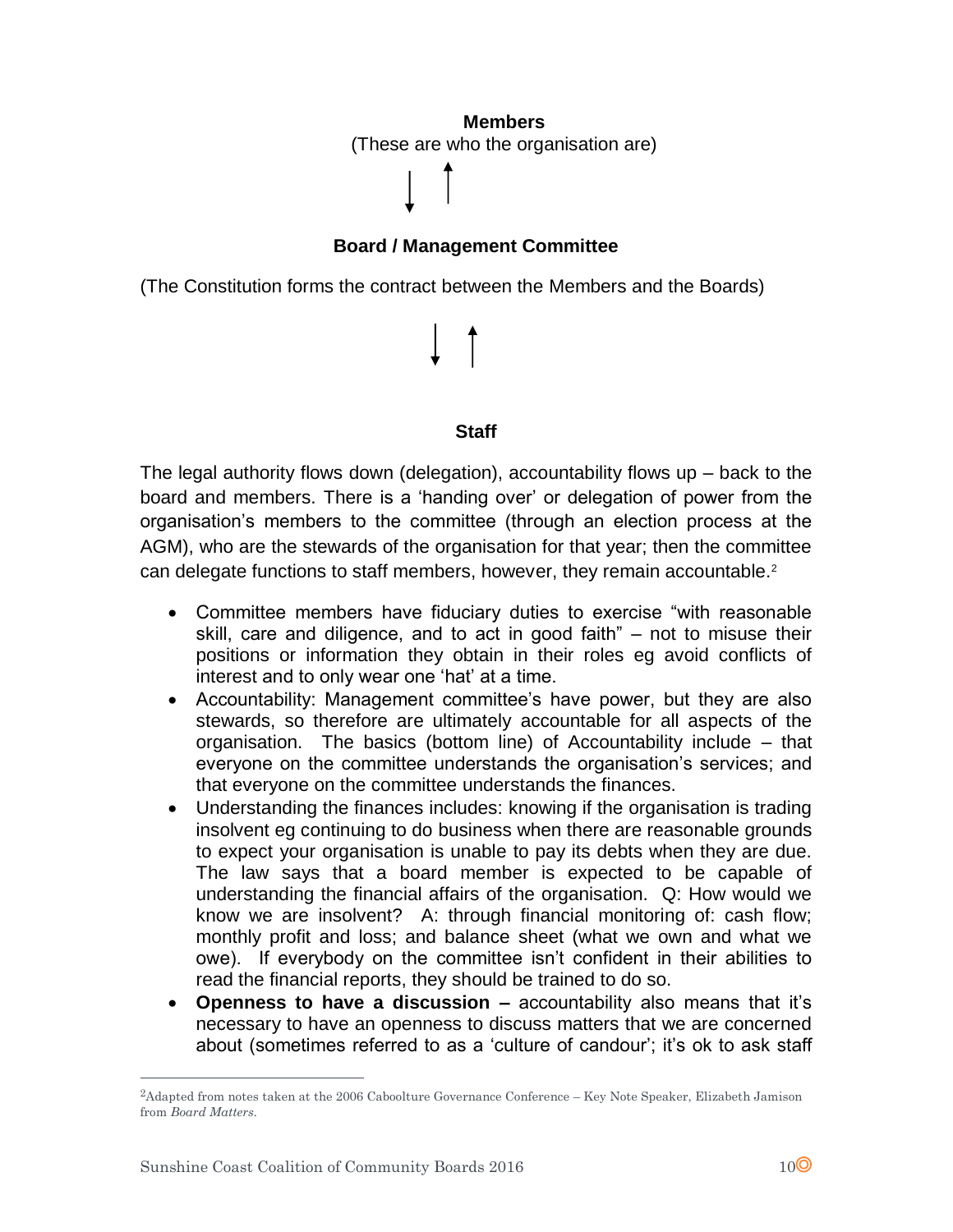the hard questions, or to make them feel a little uncomfortable, because committee members are ultimately responsible). Unfortunately, in relation to governance, a few rotten apples have abused power, so accountability has increased for all of us.

- Fine Art of Governance is about balancing our accountabilities eg like in a circus act – the many spinning plates, can't let any of them fall….
	- o AGM report to members
	- $\circ$  Funding bodies contractual agreements (service agreements)
	- o And to the community at large

Boards and Management Committee's are 'the guardians of the mission' and 'the stewards of the assets and resources'. They are also sometimes referred to as the 'thinkers' of the organisation (Jamison 2006).

There's no doubt that the level of sophistication and accountability for governance has increased in recent years. Many high profile corporate collapses, most notably, HIH Insurance has put pressure on us all. And in our litigious society it is important to have in place all sorts of quality assurance and risk management processes (eg community service standards for instance, for organisations with contracts through the Department of Communities). Though we strive to do the best we can, we do not do Governance for the sake of it, but for achieving our organisation's **mission** – i.e. for "not-for-profit" organisations, activities are conducted and the profits are put back into the organisation to enact its mission. This is opposed to Governance taking on a different focus with "forprofit" corporations – where profits are put into the pockets of shareholders.

The Government's definition of Governance is "how organisation's are directed and controlled". So if the aim of Governance is to direct and control, but most importantly, to achieve the mission of the organisation.

The governance of an organisation is a big responsibility for members to collectively take, however the good news is that there in not a situation in an organisation where there is not an appropriate process, structure or system that can be developed or used to respond to the situation (those that are unpleasant or not).

Developed by Tina Lathouras, *Governance Training for Management Committees*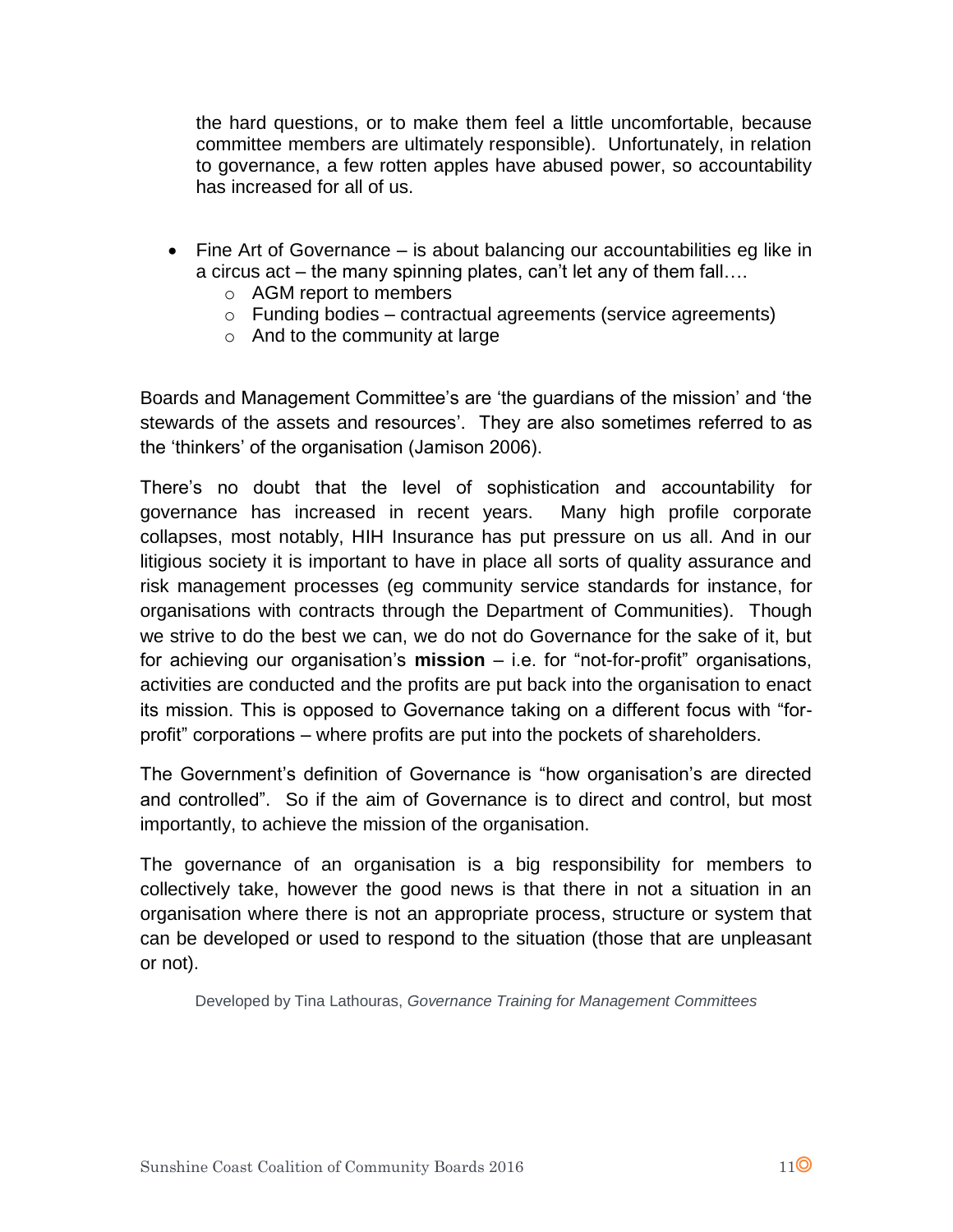## A CHECKLIST FOR NEW MANAGEMENT COMMITTEE MEMBERS

Every committee members should have support to understand their responsibilities. The following checklist sets out a plan and process for all new management committee members.

#### Organisation:

New Committee Member:

#### Date:

Have you ensured that the new member has been given a copy of the following and has someone explained each one to them?

- **Allocate a buddy from Management Committee**
- **Policies and Procedures (where located)**
- **Occupational Health and Safety Procedures**
- **Insurances and Compliance requirements**
- **Staff information** 
	- o Names
	- o Position
- Strategic Plan (copy)
	- o Vision
	- o Fundamental values the organisation operates from
	- o Aims and objectives of the organisation
	- o Strategies for the next 12 months to 5 years
- **Constitution (copy)**
- AGM process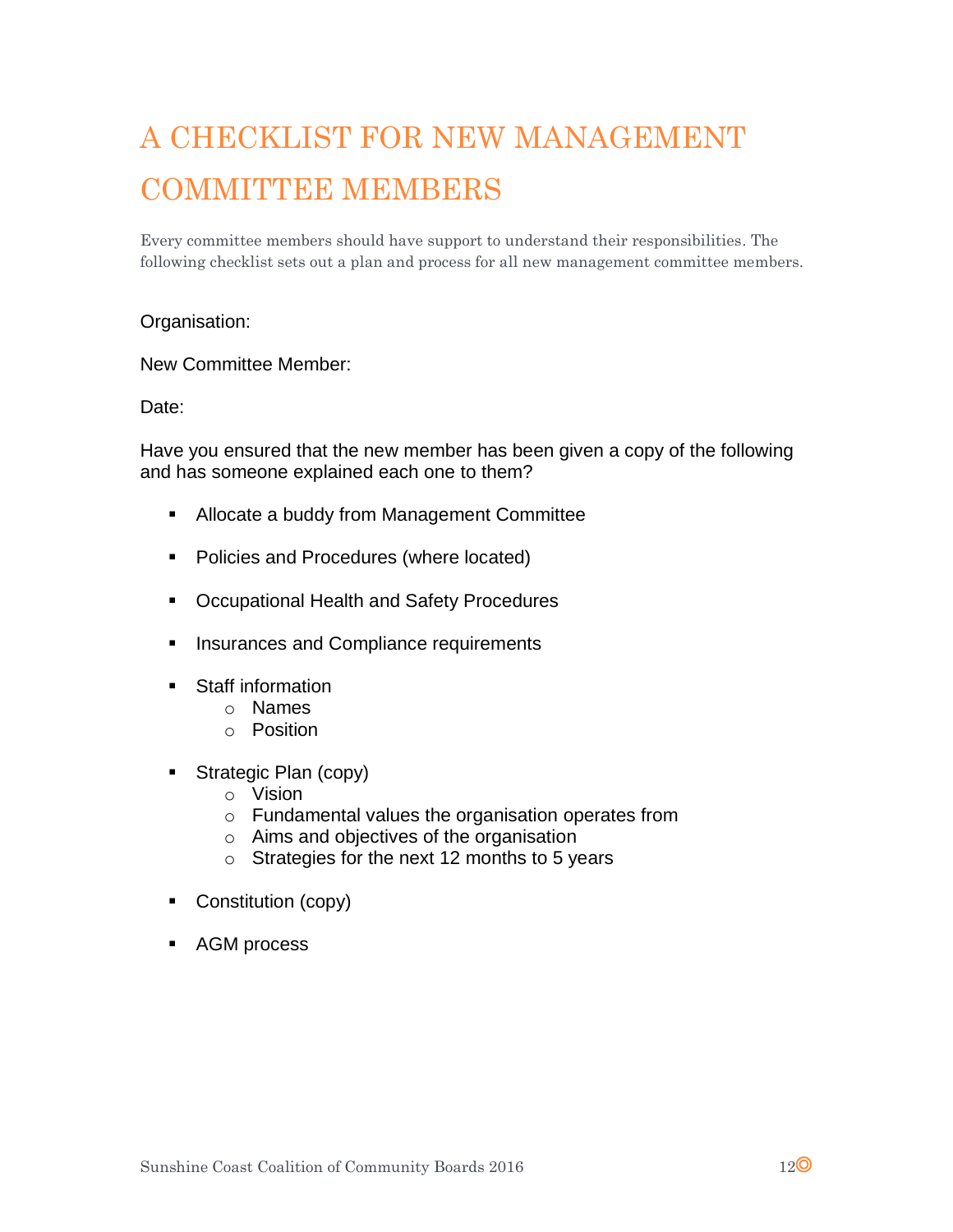### STRATEGIC PLANNING – WHY AND HOW

If you don't know where your organisation is going, any road will get you there.

#### What is a Strategic Plan?

Management Boards and managers are often so preoccupied with immediate issues that they lose sight of their ultimate objectives. That's why a business review or preparation of a strategic plan is a virtual necessity. This may not be a recipe for success, but without it an organisation is much more likely to stumble and sometimes even, fall. A sound plan should:

- Serve as a framework for decisions or for securing support/approval.
- Provide a basis for more detailed planning.
- Explain the business of the organisation to others in order to inform, motivate and involve.
- Assist benchmarking and performance monitoring.
- Stimulate change and become building blocks for the next plan.

A strategic plan should not be confused with an operational plan. The former is likely to be a (very) short document whereas an operational plan is usually a much more substantial and detailed document. A strategic plan should be visionary, conceptual and directional in contrast to an operational plan, which is likely to be shorter term, tactical, focused, implementable and measurable.

As an example, compare the process of planning a vacation (where, when, duration, budget, who goes, how travel are all strategic issues) with the final preparations (tasks, deadlines, funding, weather, packing, transport and so on are all operational matters).

A satisfactory strategic plan must be realistic and attainable so as to allow Boards to think strategically and managers to act operationally (Rogan Community Planning June 2014)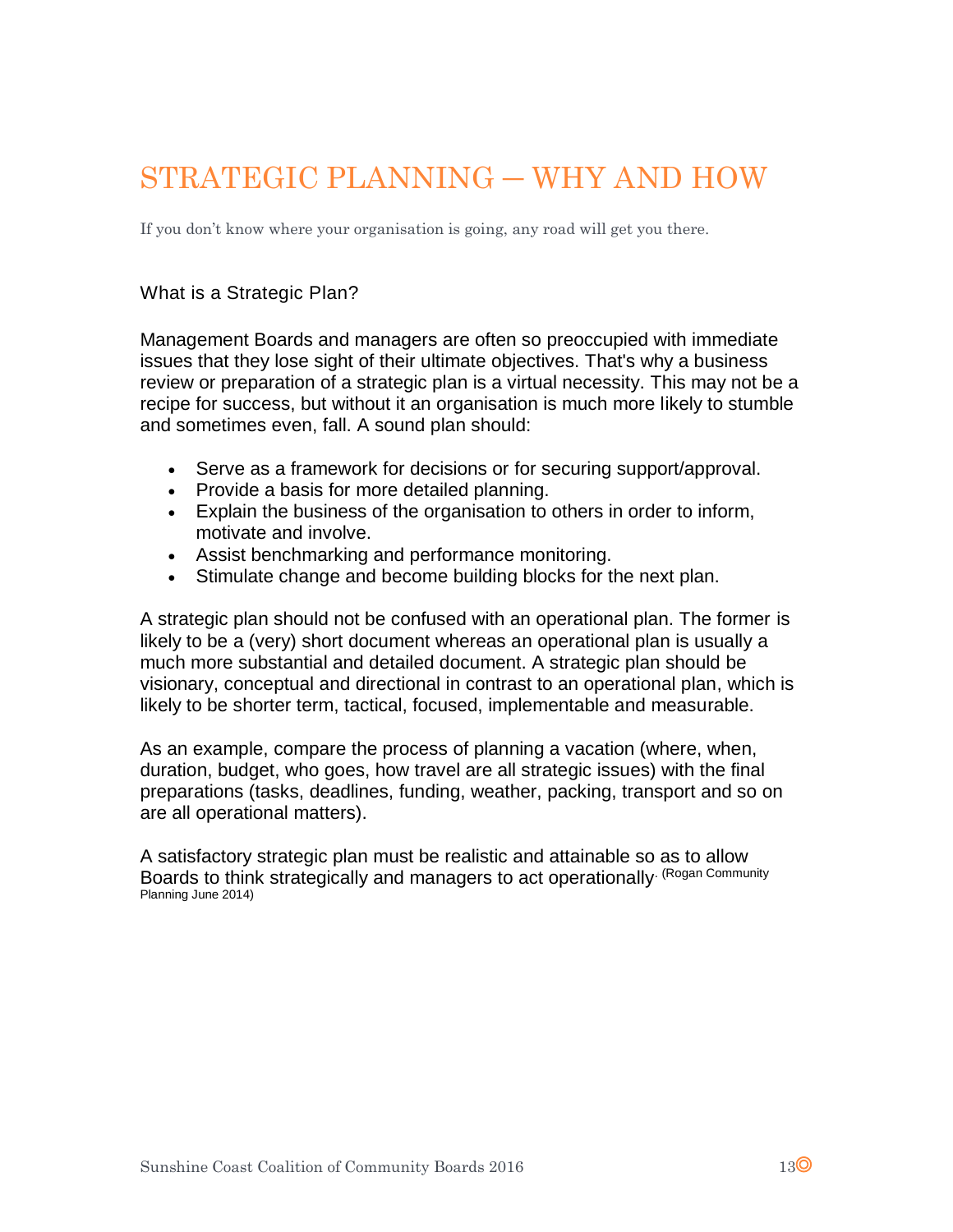### STRATEGIC PLAN TEMPLATE

Keep it simple, easy to use and understand for everyone in the organisation.

#### Who are you?

An overview of your organisation

#### Vision

The vision of your organisation in 3-4 year's time is:

#### Mission Statement

The central purpose and role of your organisation is defined as:

#### Fundamental Values/Principles

The fundamental values governing your organisation development will include the following:

- ……..
- $\bullet$  .......
- $\bullet$  ......
- $\bullet$  .....

#### Strategic Goals

Longer term Strategic goals of your organisation are summarized as:

- $\bullet$  ........
- $\bullet$  .........
- ………

#### Key Strategies

The following critical strategies will be pursued by your organisation:

- $\bullet$  .....
- $\bullet$  ......
- $\bullet$  ......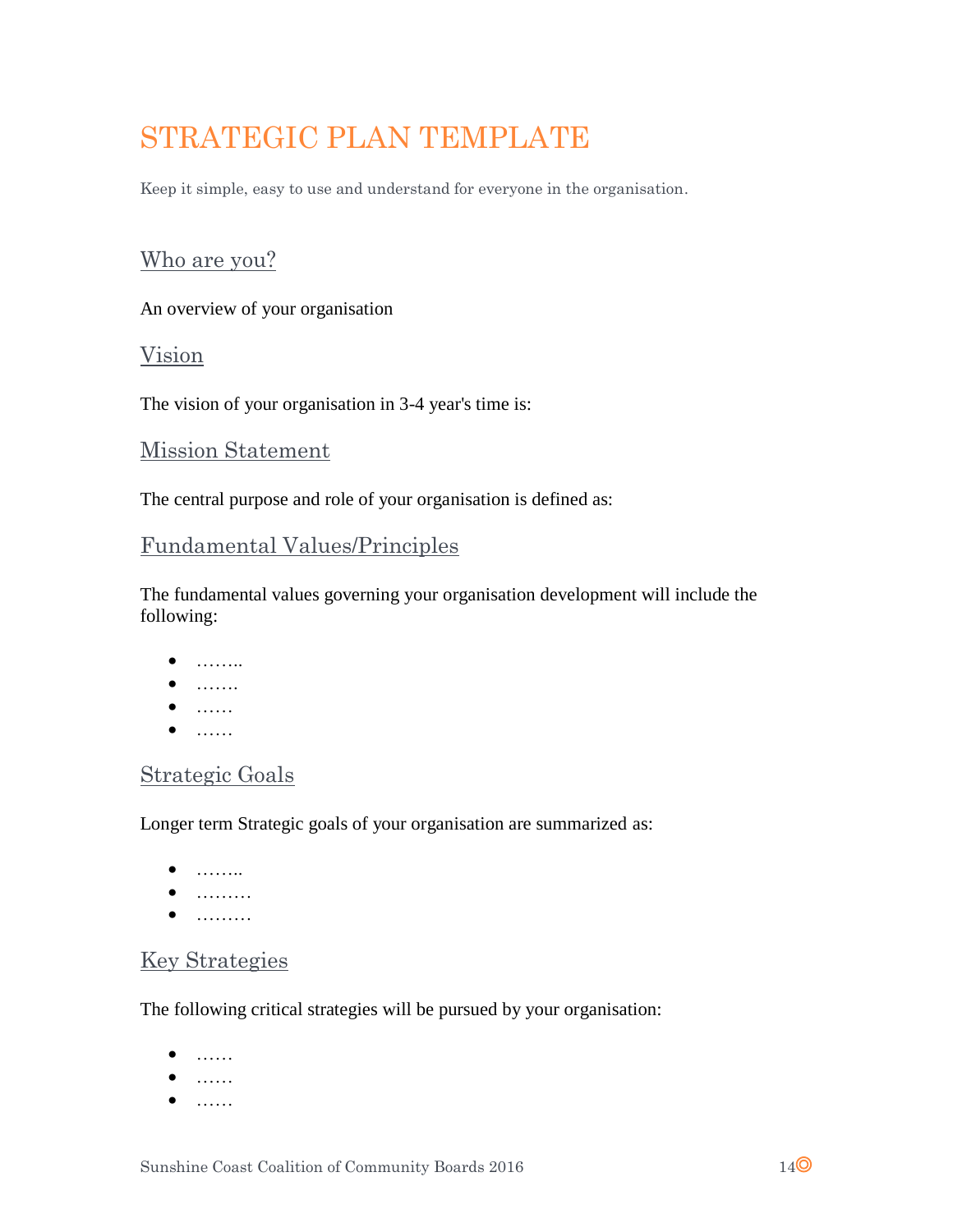- $\bullet$  ………
- $\bullet$  ......
- $\bullet$  ......

### Key Targets/Milestones

The following key targets will be achieved by your organisation over the next 1-5 years:

| <b>Targets</b> | $Yr1$   $Yr2$   $Yr3$   $Yr4$   $Yr5$ |  |  |
|----------------|---------------------------------------|--|--|
|                |                                       |  |  |
|                |                                       |  |  |
|                |                                       |  |  |
|                |                                       |  |  |
|                |                                       |  |  |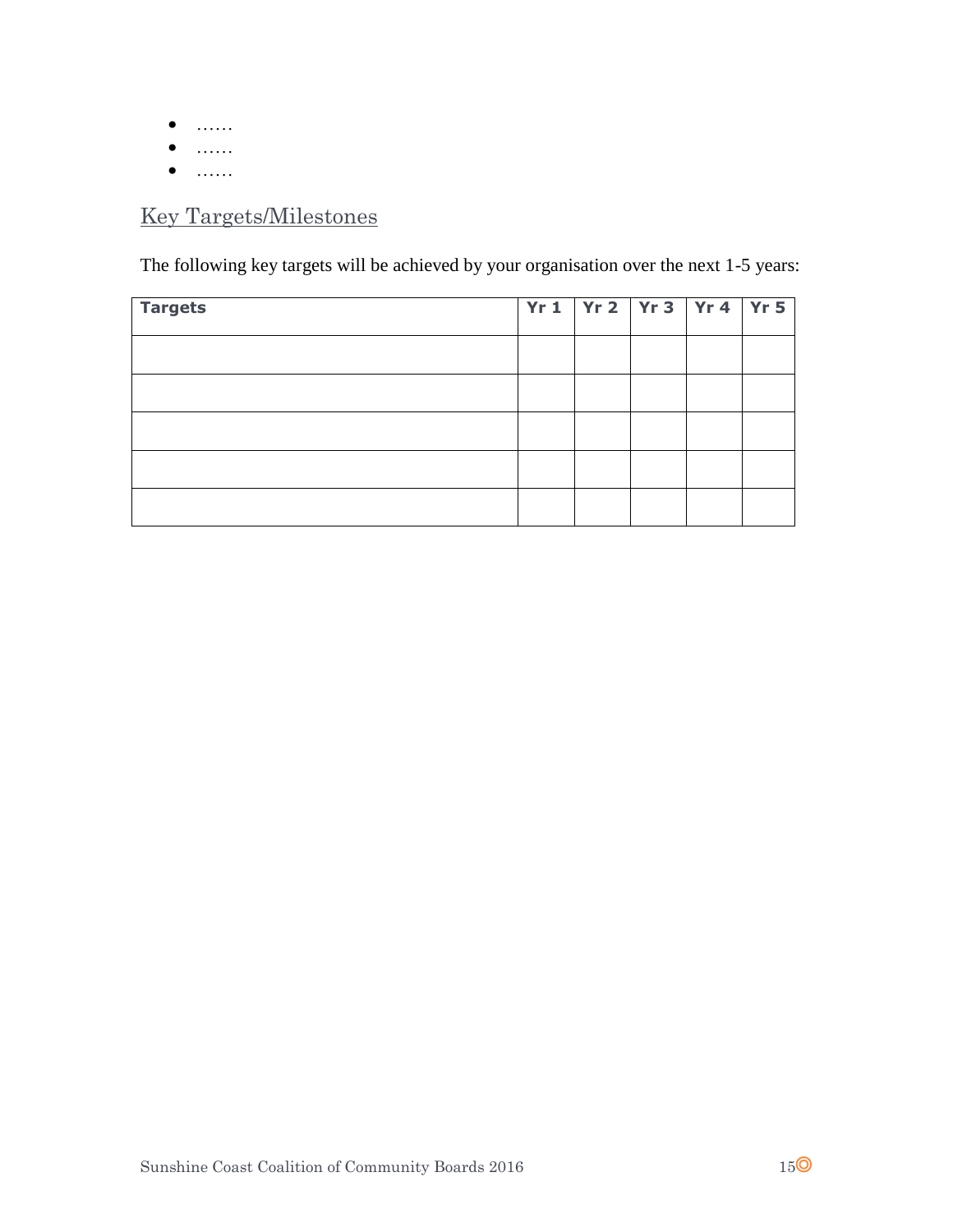## BUILDING COLLABORATIVE RELATIONSHIPS WITHIN AND ACROSS **COMMUNITIES**

Responding to the changing social and policy environment requires organisations to respond in different and new ways.

#### **Working Collaboratively**

Working collaboratively is an objective shared by many people and organisations across the Sunshine Coast. Over the past few years it has and is a focus of many agendas and forums. The recent Sunshine Coast Futures Conference as one example.

Building collaborative relationships is also the focus of the Sunshine Coast Coalition of Community Boards (SCCoCB). It is a mechanism, established in 2014 which promotes collaboration across boards /management committees as a means to contribute to the viability of organisations and to strengthen the collective voice of community organisations on the Coast.

Over the past 12 months, with funding from the Queensland Community Foundation, the SCCoCB focused on setting up forums and governance workshops to facilitate relationship building and skill development within and between organisations across the Coast. Collaborative process work will continue over the next 12 months to contribute to strengthening relationships between small organisations within different localities across the Coast.

Collaboration provides an opportunity for organisations to share knowledge and skills; develop shared projects with common goals; develop collaborative tender models within and between localities etc. Within the current environment and government procurement priorities, working together is an important strategy to explore for the future.

Finding the new ways to work and respond in this current and changing environment means that new arrangements are required across small organisations. This will require organisations to think about collaboration, think about what other organisations/s share the same values and goals in some areas, gentle getting together processes over time, leadership around the collaborative processes and commitment of Board/management committee to these processes.

While collaboration processes will produce new and innovative outcomes it does